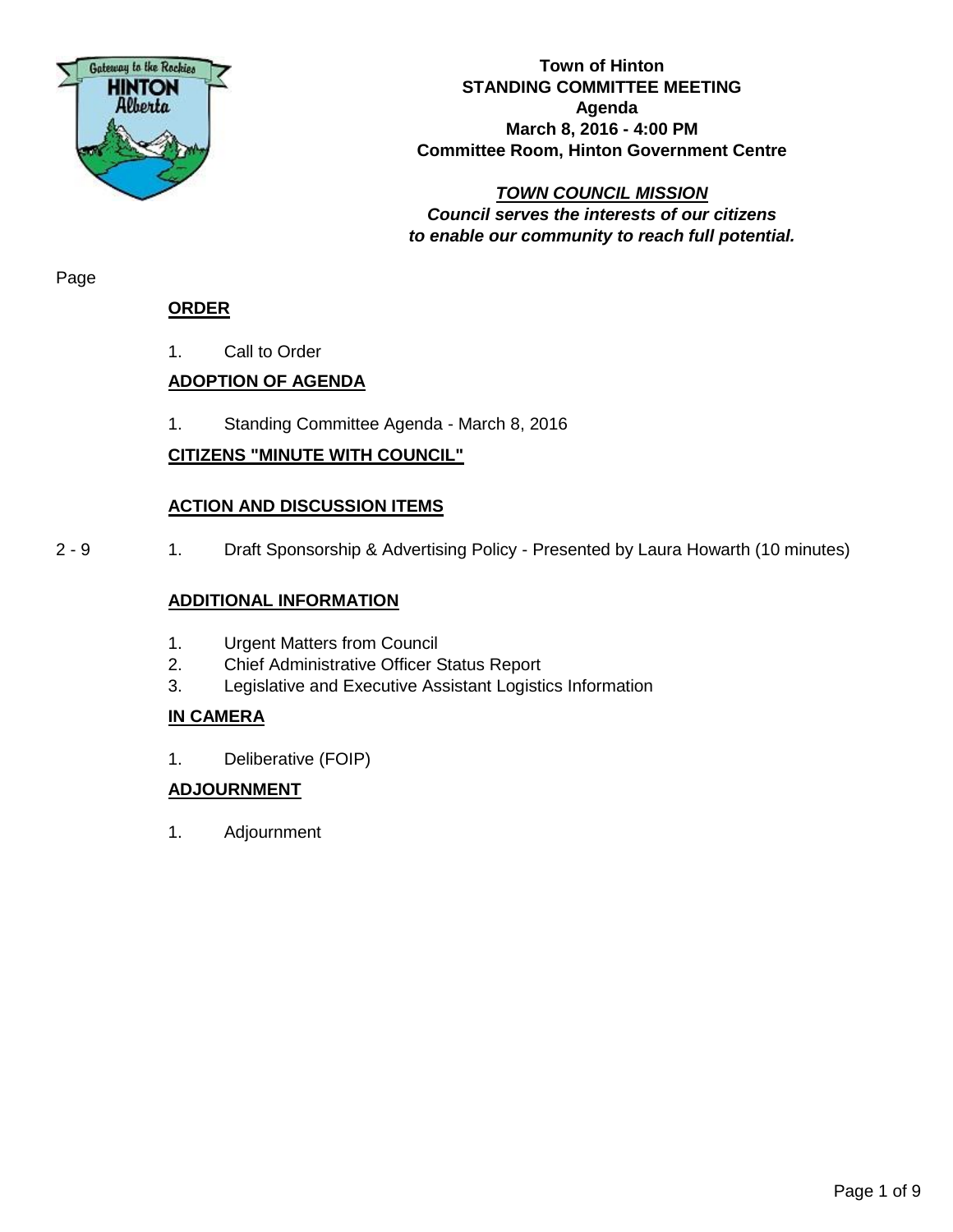

# **TOWN OF HINTON DIRECTION REQUEST**

| RE:                 | <b>Draft Sponsorship &amp; Advertising Policy</b>  |
|---------------------|----------------------------------------------------|
| <b>APPROVED BY:</b> | Mike Schwirtz, Chief Administrative Officer        |
| <b>REVIEWED BY:</b> | Denise Parent, Director of Corporate Services      |
| <b>FROM:</b>        | Laura Howarth, Director of Community Services      |
| TO:                 | <b>STANDING COMMITTEE MEETING OF MARCH 8, 2016</b> |
| <b>DATE:</b>        | March 3, 2016                                      |

#### **Purpose**

This item is before Council to seek direction on the draft Sponsorship & Advertising Policy as requested at the Regular Council Meeting of September 1, 2015.

#### **Issue**

The Town does not have an overarching corporate guiding document to assist in engaging sponsors and advertisers. Assumptions for Council's discussion:

- $\cdot \cdot$  The Town welcomes and encourages sponsorships and advertising undertaken to assist in the delivery of its many programs and services, including the required infrastructure to do so;
- The Town wants to continue to seek, accept and/or create opportunities for sponsors and advertisers to support its many facets; and therefore,
- Adopting a Council approved policy formalizes the conditions for the Town to enter into an agreement with an external party to sponsor or advertise all, or a part, of a Town facility, service, program or event.

#### **Administration Comments on Situation / Options**

This draft policy is the result of researching / reviewing policies and guidelines from twelve other municipalities. It has been reviewed by various Town staff and the recommendations of Executive Committee and Legal Counsel have been incorporated as well.

The proposed policy **DOES NOT**:

- $\checkmark$  Apply to donations;
- $\checkmark$  Address conditions whereby the Town is the sponsor or advertiser; and does not
- $\checkmark$  Supersede related documents noted (current and future).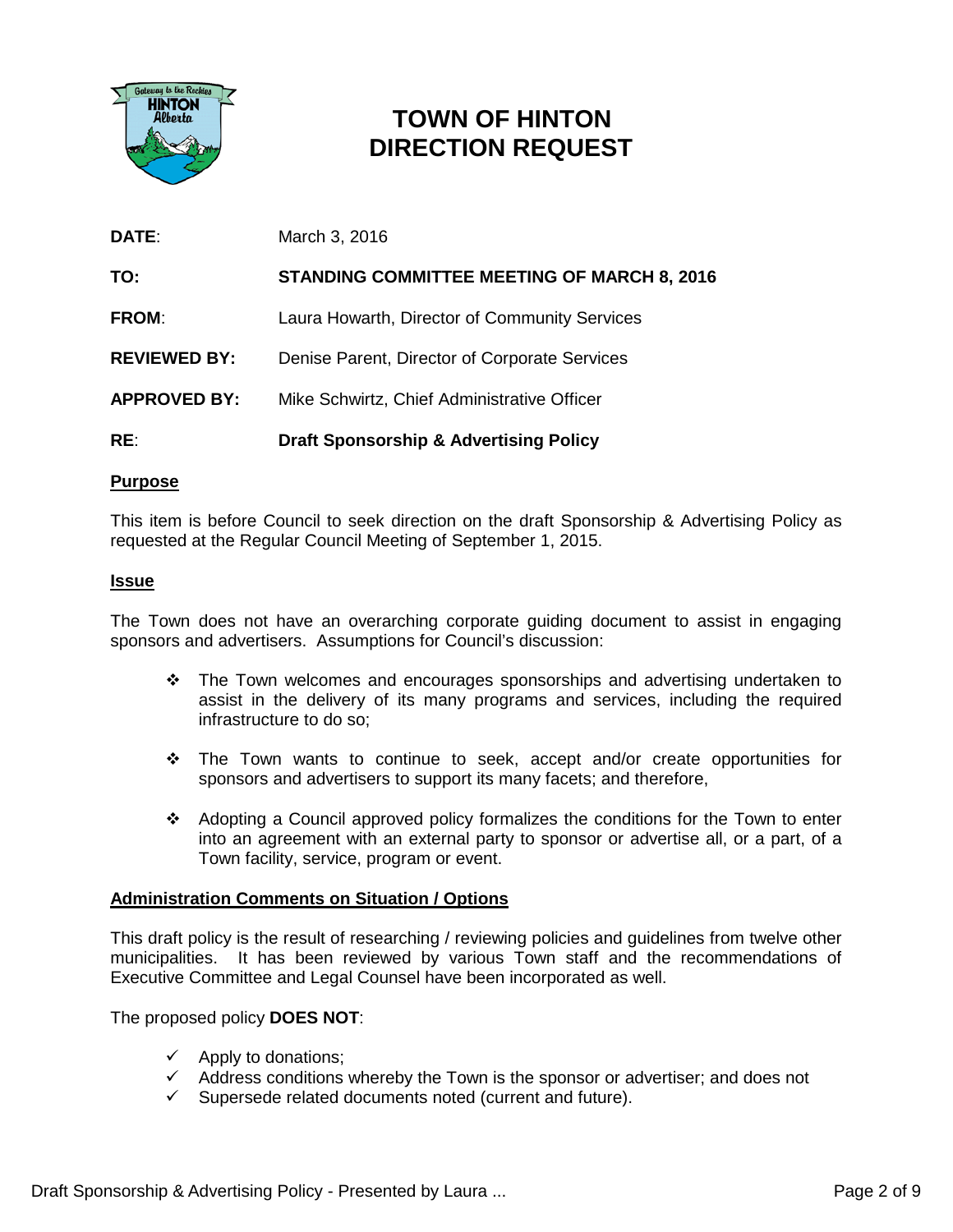The proposed policy **DOES**:

- $\checkmark$  Ensure agreements align with the Town's vision and mission;
- $\checkmark$  Balance the benefit to the Town, the community and the sponsor/advertiser;
- $\checkmark$  Apply to:
	- financial or in-kind contributions,
	- selling or leasing of advertising space,
	- sponsorships establishing a mutually beneficial business arrangement; and
- $\checkmark$  Outline:
	- how decisions will be made.
	- what limitations the agreements are subject to and
	- standards, solicitation, authorities, reporting, appeal processes.

If the assumptions outlined under the "Issue" section of this report are affirmed by Council, the following direction options are offered:

- 1. That Council direct Administration to bring the *proposed* Sponsorship & Advertising Policy to Regular Council for decision.
- 2. That Council direct Administration to bring an *amended* Sponsorship & Advertising Policy to Regular Council for decision.
- 3. Accept this report for information.

#### **Administration's Conclusion / Proposed Direction**

The municipality delivers programs and services that contribute to a vibrant, strong and diverse community. Collaborating with individuals, organizations and businesses through sponsorship and advertising opportunities is mutually beneficial and encourages engagement in community life. Administration proposes Direction Option #1 above.

#### **Chief Administrative Officer Comments**

As can be seen by the policy this topic is not entirely straight forward. It can get complicated very quickly. Establishing this policy provides some standard process and criteria for administering sponsorships and advertising opportunities and provides the Town with a policy defense in cases where disputes should arise.

There has been a good cross section of input into this policy, if the assumptions are correct then I believe that this policy is ready to go to Regular Council for discussion and a decision.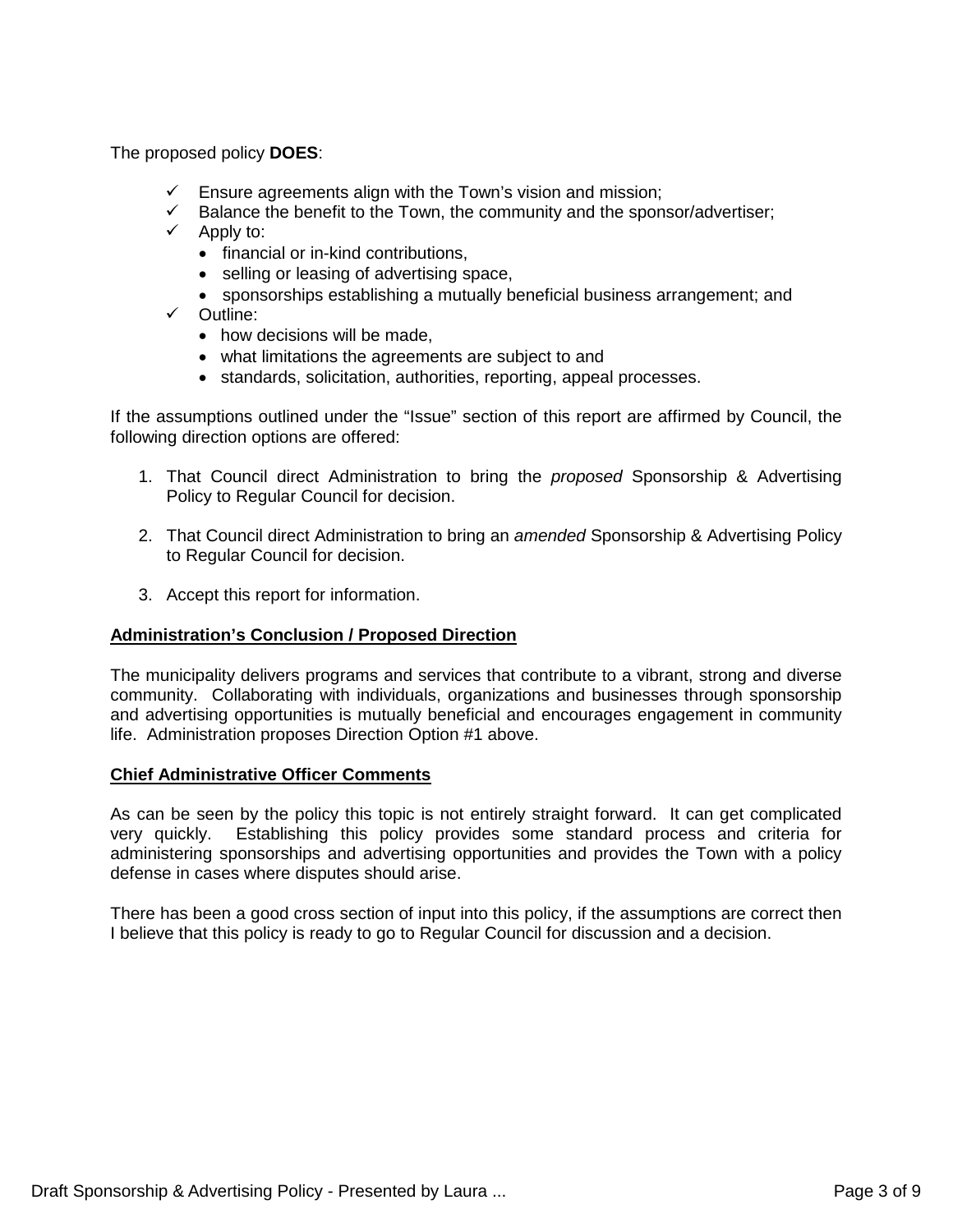

# **TOWN OF HINTON**

# **DRAFT**

**POLICY TITLE:** Sponsorship & Advertising Policy

**POLICY #:**

**EFFECTIVE DATE:**

**ADOPTED BY COUNCIL ON:** 

#### **1.0 POLICY STATEMENT**

1.1 The Town of Hinton (Town) welcomes and encourages sponsorships and advertising undertaken to assist in the provision of its programs, services and facilities. Sponsorship and advertising initiatives will be consistent with the Town's vision and mission, as identified in the Municipal Strategic Plan, and not compromise or contradict any<br>legislation, bylaw or policy, or reflect negatively on the Town's public image. All legislation, by law or policy, or reflect negatively on the Town's public image. agreements shall be established in a manner that results in a successful balance of benefit to the Town, the community, and the sponsor / advertiser.

#### **2.0 PURPOSE**

2.1 This policy formalizes the conditions for the Town to enter into an agreement with an external party to sponsor or advertise all, or part, of a Town facility, service, program or event. It applies to all arm's length contracted relationships between the Town and businesses, organizations and individuals that contribute either financially or in-kind in return for recognition, public acknowledgement or other promotional considerations.

## **3.0 DEFINITIONS**

- 3.1 **Advertising Sales** The selling or leasing of advertising space on corporate materials (printed and electronic), and signage on Town owned properties; whereby the advertiser is not entitled to any additional benefits beyond access to the space purchased. Advertising is a straightforward purchase of space based on pre-established rates and a defined time period.
- 3.2 **Asset** This is a physical or non-physical Town-owned element that has value to sponsors in order to achieve their business objectives. Examples of some assets are: playgrounds, buildings, programs, events, advertisement placements and services.
- 3.3 **Donation(s)** A cash and/or in-kind contribution made to the Town with no reciprocal commercial benefit expected or required from the Town. Donations do not involve a business relationship and are distinct from sponsorship and/or advertising initiatives.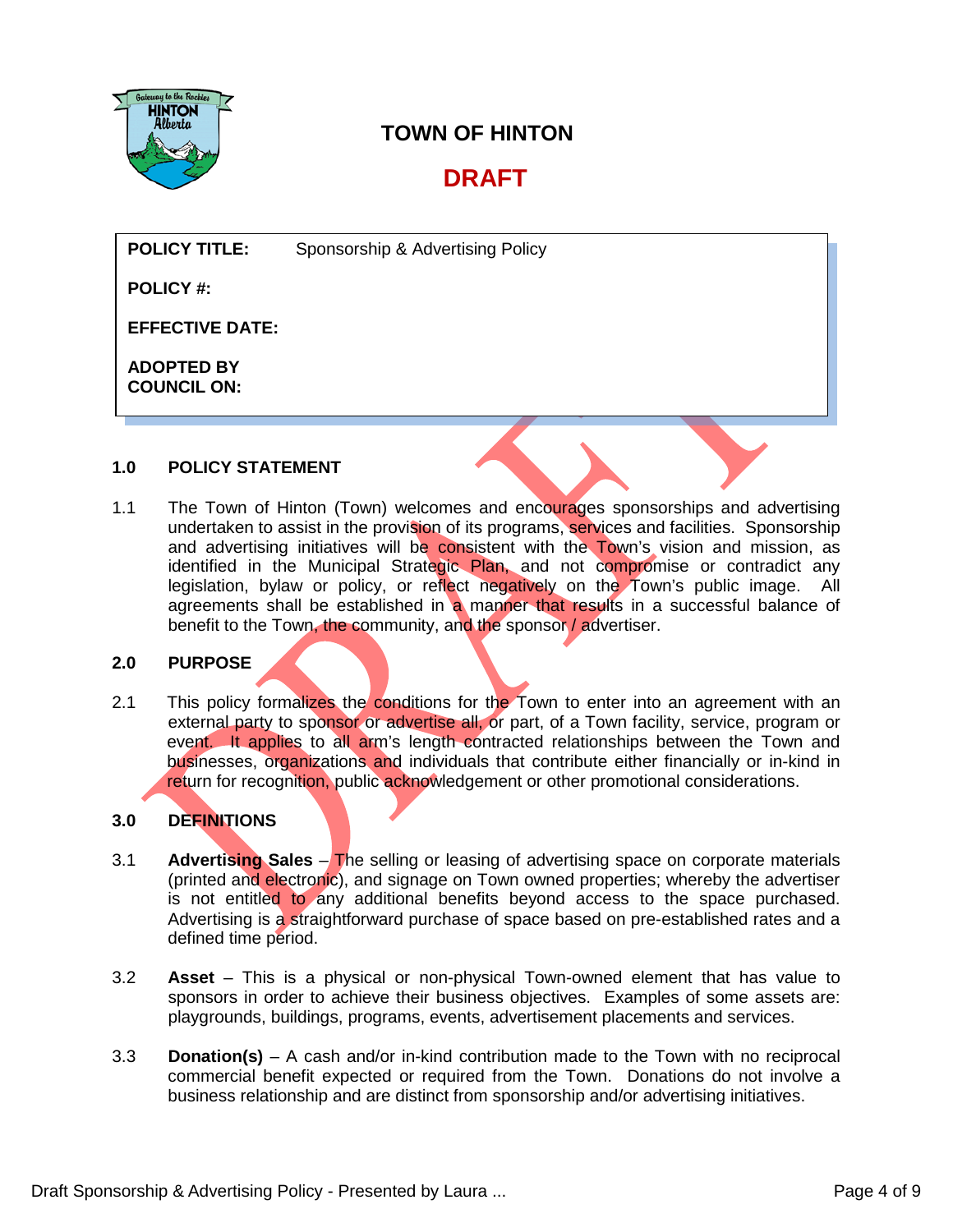- 3.4 **External party** An organization, company, or individual who is interested in providing cash, and/or in-kind goods and/or services to the Town in return for access to the commercial marketing potential associated with a Town facility, program, service or event.
- 3.5 **In-Kind** A contribution sponsorship received in the form of goods and/or services rather than cash.
- 3.6 **Naming or Renaming Rights** An exclusive right of third-party sponsorship to name an asset or venue for a fixed or indefinite period of time in exchange for cash and/or other considerations under a long-term agreement.
- 3.7 **Request for Sponsorship Proposal** This is an open and competitive process for corporations and organizations to express their interest in a sponsorship opportunity with the Town.
- 3.8 **Sponsorship** A mutually beneficial business arrangement between the Town and an external party. An agreement is made for the external party to provide cash and/or inkind goods and/or services to the Town in return for access to the commercial marketing potential associated with a Town facility, program service or event.

This does not include donations and gifts to the Town where no business relationship or association is contemplated or is required and where no reciprocal consideration is being sought.

- 3.9 **Sponsorship recognition** Refers to the agreed upon terms of publicity and/or promotion that reflects the sponsorship impact.
- 3.10 **Third Party** this is an organization running a program and/or event in a Town-owned facility with a partnership agreement with the Town.
- 3.11 **Town** Refers to the Town of Hinton

#### **4.0 GENERAL REQUIREMENTS**

The following conditions apply when establishing sponsorship and advertising relationships:

#### **4.1 Decision Making**

Subject to the limits set out in Section 5.2 of this Policy:

- a) All agreements must be consistent with the mandate, policies and objectives of the Town.
- b) The sponsorship and/or advertising opportunity should be appropriate to the identified target audience.
- c) Sponsorships should enhance the development, delivery, awareness or continuance of one or more Town facilities, programs, services, and/or events or provide for the delivery of programs, services, or events by a third party.
- d) Agreements must benefit the Town, the community and the sponsor / advertiser.
- e) Agreements shall not in any way invoke the future considerations, influence, or be perceived to influence the day-to-day business of the Town.
- f) Advertising devices and sponsorship recognition must maintain a clear message of the Town's role and must not impact the quality and integrity of the Town's properties,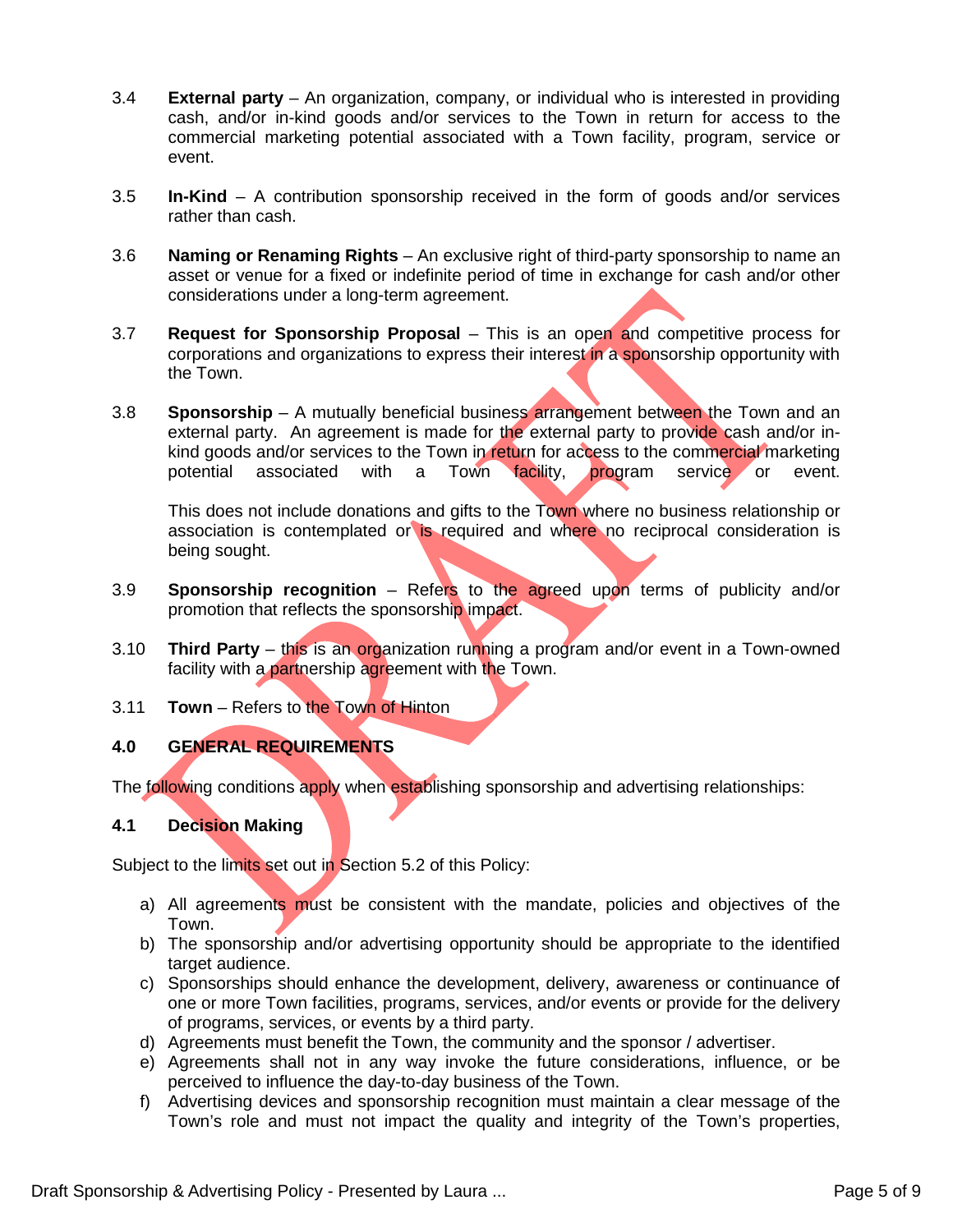buildings, recreational experiences and provide no added risk to safety. This will be determined by the Town.

- g) All agreements must comply with federal and provincial acts, statutes and regulations and municipal bylaws and must not interfere with existing contractual obligations of the Town.
- h) In the event an advertisement is not approved by the Town, the Town shall provide notice in writing to the party which submitted the advertisement with reasons for the rejection.

#### **4.2 Operational**

- a) The Town will maintain control over the planning and delivery of all agreements and activities either directly or through a third party company.
- b) The term of all agreements shall not exceed five years unless authorized by the Chief Administrative Officer. Agreements will not exceed the program or service cycle, the event duration or the life of the asset in question.
- c) Town employees or anyone with permission to act on behalf of the town shall not receive any product, service, or asset for personal use or gain as a result of an agreement.
- d) Agreements neither act as the Town's endorsement of any one product or service over another, nor of the party's products, services or point of view.
- e) Funds shall be allocated solely to the budget of the appropriate facility, program, project or special event.

#### **5.0 STANDARDS**

- 5.1 The Town considers sponsorship and advertising proposals based on the guidelines contained in this policy but is not obliged to do so. The Town, at its sole discretion, may remove sponsorship and/or advertising that contravenes this policy from its property, at no cost to the Town and the contravening party will be required to indemnify the Town for any costs or damages the Town may incur as a result of their advertising.
- 5.2 All Advertisers are responsible for selecting their own graphics company. Advertisers must follow design requirements identified by the Town.
- 5.3 The Town will consider sponsorship and/or advertisements based on the following guidelines:
	- a) Must be appropriate for all ages.
	- b) Does not provide, nor imply, Town endorsement of sponsors or advertisers, their messaging or their point of view. The Town reserves the right to explicitly disclaim endorsement of sponsors and/or advertisers in any space.
	- c) Must clearly indicate on whose behalf the message is being presented by use of a brand name, logo, and/or other forms of identification.
	- d) Advertisers / sponsors whose message contain a website will be reviewed in accordance with the policy standards and will be subject to continued monitoring throughout the term of the contract for compliance.
	- e) All artwork must be pre-approved by the Town prior to printing.
- 5.4 Notwithstanding the foregoing, sponsorships and/or advertisements shall not be considered or rejected on the basis of content, except to the extent of the following restrictions:
	- a) The advertisement shall not contain any coarse language, graphic or vulgar images, images of violence, or other shocking or disturbing images;
	- b) The advertising shall comply with all federal and provincial laws and regulations, as well as all Town Bylaws;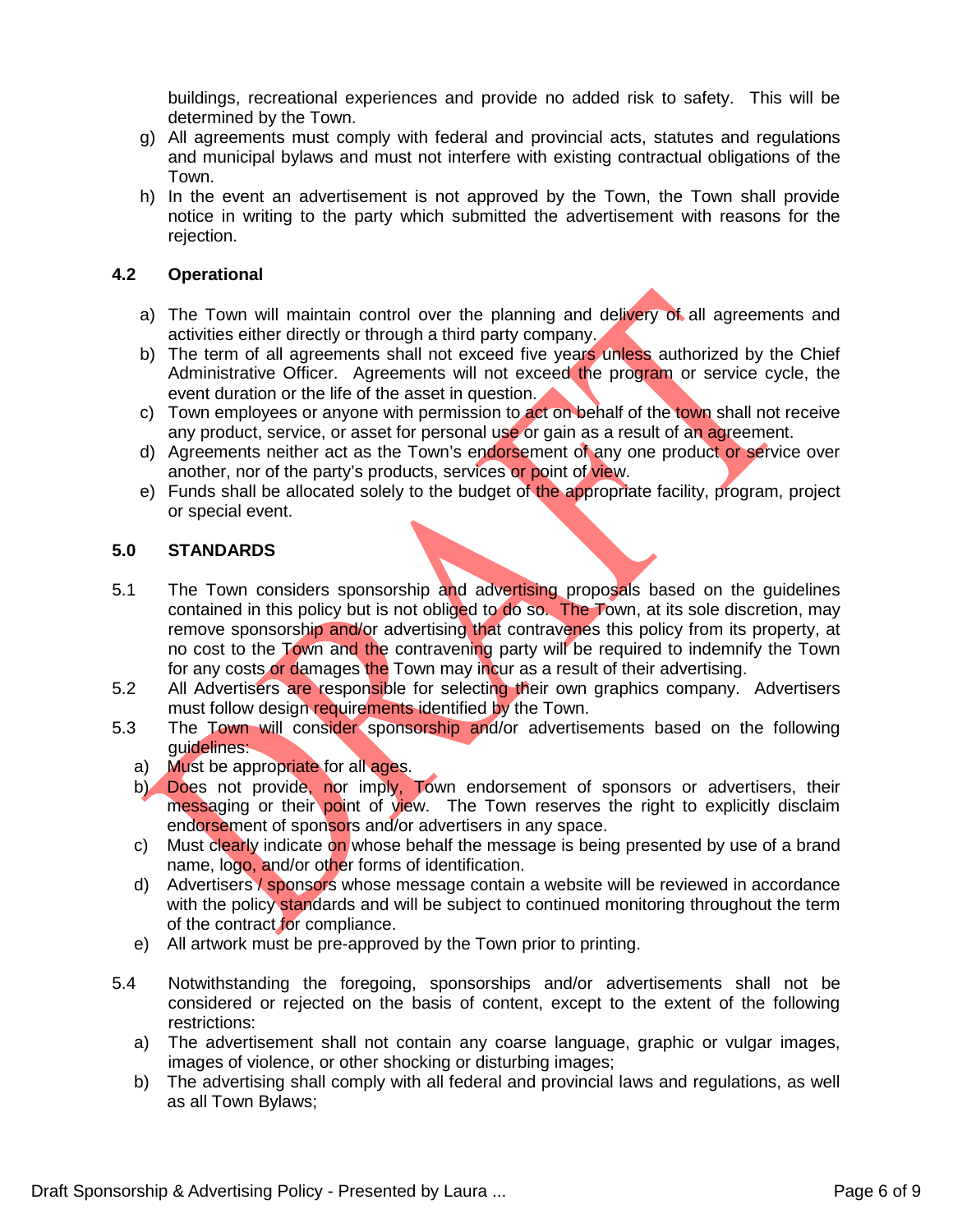- c) Sponsorships and/or advertising will not be accepted from any party that portrays, promotes, or condones the stereotyping of any group or discrimination as defined in the Canadian Human Rights Code; and
- d) The advertisement shall comply with the Canadian Code of Advertising Standards.
- 5.5 In the event an advertisement is not approved by the Town, the Town shall provide notice in writing to the party which submitted the advertisement with reasons for the rejection.

#### **6.0 SPONSORSHIP AGREEMENTS**

- 6.1 All agreements must be confirmed in writing and all details must be finalized at the time of signing by authorized representatives of both the Town and the sponsor.
- 6.2 All agreements shall be reviewed by the Town's legal representative to ensure protection from risk and compliance to legislation.
- 6.3 All agreements must outline the following:
	- a) The sponsor's contribution and the assessed value of the contribution.
	- b) The obligations of both the sponsor and the Town.
	- c) The duration of the sponsorship.
	- d) The dispositions and ownership of any assets resulting from the sponsorship.
	- e) The licensing and use of the Town's and sponsor's name, trade and service marks and other intellectual property, and any costs associated with its' licensing or use.
	- f) A cancellation provision and the remedies available to both parties upon cancellation.
	- g) Details of the exchange of marketing benefits, including both what the Town will receive from the sponsor, and what benefits are to be provided to the sponsor.
	- h) Insurance coverage/indemnification clause.
- 6.4 Acceptance of donations and the offer of naming or renaming rights will be handled on a case by case basis by the Director of Corporate Services and/or executive from the applicable department and must meet Policy #079 – Naming Development Areas, Parks, Municipal Facilities and Roads.

#### **7.0 SOLICITATION**

- 7.1 For Town-identified sponsorship opportunities, the Town will advertise if there is: an estimated value of over \$100,000; the agreement duration is of 5 years or greater, or there is a delivery of service.
	- a) The Town is open to receiving unsolicited sponsorship proposals.
	- b) Unsolicited sponsorship and advertising proposals received by the Town will be evaluated by the manager of the relevant department and the Director of Corporate Services, as per the provisions of this policy.
	- c) The selection of a preferred supplier will be consistent with the Town's Purchasing Policy; therefore there will be no requirement to obtain quotes or undertake a proposal. Staff can initiate opportunities without the requirement to test the market further.
	- d) The Town reserves the right to reject any unsolicited sponsorship proposal that has been offered to the Town.
	- e) The Town, as determined by the Director of Corporate Services, reserves the right to terminate an existing sponsorship or advertising agreement should conditions arise that makes it no longer in the best interests of the Town.
- 7.2 Non-competitive arrangements may be considered for the following opportunities when:
	- a) An unlimited number of sponsors are being sought.
	- b) It is a unique, innovative or experimental sponsorship opportunity.
	- c) Only one suitable sponsor can be identified.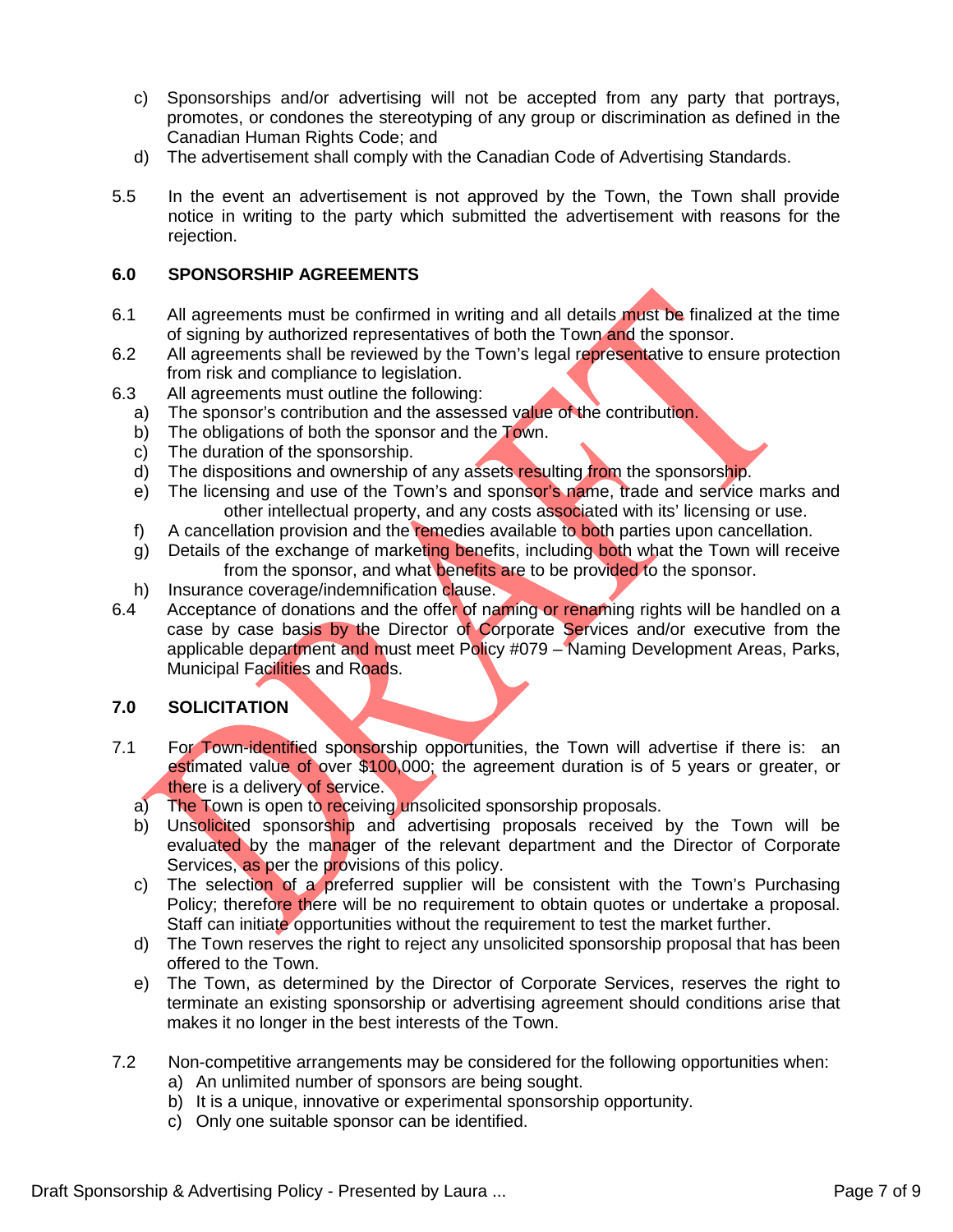- d) The value of the sponsorship or advertising opportunity is less than \$10,000, or
- e) The need is justified in a business case, approved by the Chief Administrative Officer.

#### **8.0 DELEGATION OF AUTHORITY**

- 8.1 Staff is authorized to enter into agreements that do not exceed the following preauthorized limits. Agreements that exceed these pre-authorized limits will require Council approval.
	- a) Department Heads / Managers are responsible for approving all agreements with a value of less than \$20,000, provided they satisfy all provisions of this Policy.
	- b) Directors are responsible for approving all agreements with a value of \$20,000 to less than \$50,000, provided they satisfy all provisions of this Policy.
	- c) The Chief Administrative Officer for the Town is responsible for approval of all agreements for amounts between \$50,000 and \$200,000, provided they satisfy all provisions of this Policy.
	- d) Town Council approval is required for any contract exceeding \$200,000 in cash or if the contract does not satisfy the provisions of this Policy.

#### **9.0 AGREEMENTS**

9.1 Departments are responsible for soliciting, negotiating, preparing and administering their own agreements, including contract management. Staff approving sponsorship proposals must ensure that all relevant bylaws and policies are adhered to, appropriate consultation, and approval authorities and permits have been obtained. All documents shall be signed by the signing authority for the Town.

#### **10.0 REPORTING**

10.1 Departments entering into agreements pursuant to this Policy are required to report each agreement to the Director of Corporate Services who will provide a year-end report to Council.

#### **11.0 APPEALS**

- 11.1 Any party which receives such a notice of rejection may either resubmit a new or amended advertisement, or may appeal the rejection by providing a written notice of appeal to the Town's Chief Administrative Officer within 15 days of receiving the notice of the rejection.
- 11.2 A notice of appeal must include a copy of the proposed advertisement, a copy of the rejection notice, and written reasons as to why the appellant believes the advertisement is proper, complies with the conditions set out herein and should be accepted by the Town.
- 11.3 The Chief Administrative Officer shall consider the appeal materials including any submissions from the appellant, as well as any other relevant considerations. The Chief Administrative Officer shall respond to the appeal in writing within 15 days of receiving the notice of appeal, either upholding the rejection or allowing the advertisement, with or without conditions. The decision of the Chief Administrative Officer is final and not subject to appeal.